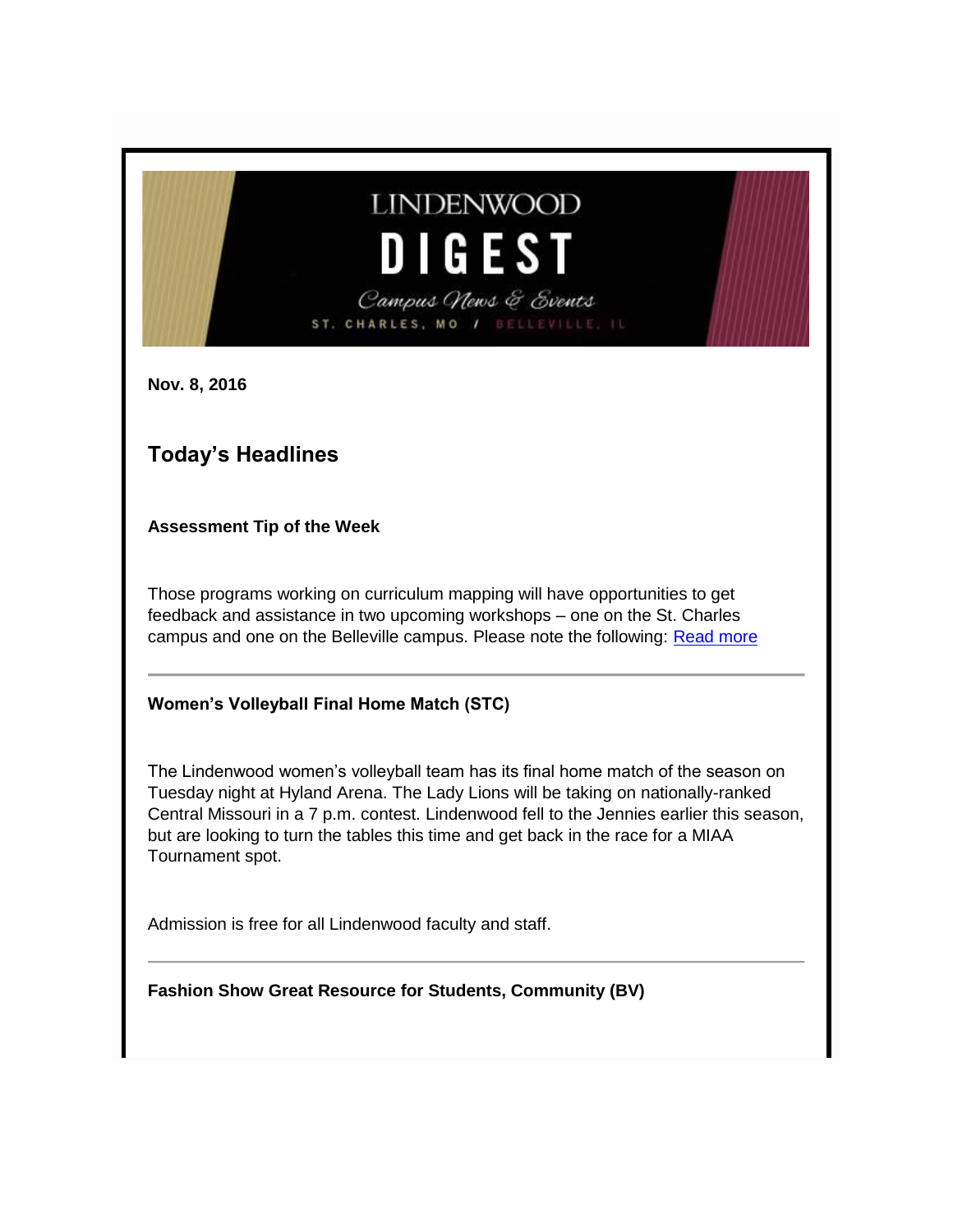Lindenwood Belleville's Fashion Club will host its second-annual Fall and Winter Freedom of Expression Fashion show Nov. 9 in the Lindenwood Auditorium. [Read](http://www.lindenwood.edu/belleville/about/news/details/fashion-show-great-resource-for-students-community/)  [more](http://www.lindenwood.edu/belleville/about/news/details/fashion-show-great-resource-for-students-community/)

#### **"A Christmas Carol: at Lindenwood Belleville Dec. 2-4 (BV)**

Lindenwood-Belleville is pleased to announce the annual holiday event, *A Christmas Carol*, which will be presented in the Auditorium on Friday and Saturday Dec. 2-3 at 7:30 p.m. and Sunday, Dec. 4 at 2 p.m.

This cautionary tale about the redemption of the miserly Ebenezer Scrooge is a popular story and offers something for every age. From the loving Cratchit family to the ghosts who frighten Scrooge into penance it is a story loved by all. Come join us to begin your holiday season.

Tickets are \$10 adults, and \$5 for students/seniors. Call 618-239-6175 for reservations.

#### **Congratulations! (STC)**

Dr. Michael Carper successfully passed his dissertation defense Nov. 4 "With Distinction" for his dissertation :"God Is Sublime, Therefore God Exists: The Problem of Suffering Existentially Reconceived, and the Limits of the Ethical."

#### **Open Enrollment for 2017**

Open Enrollment for the 2017 calendar year will end on Friday, Nov. 11.

Please log into the Workday Portal and access the "Useful Links" worklet. Under the benefits section you will be able to locate all corresponding plan documents. If you experience difficulty with your username or password please contact the help desk